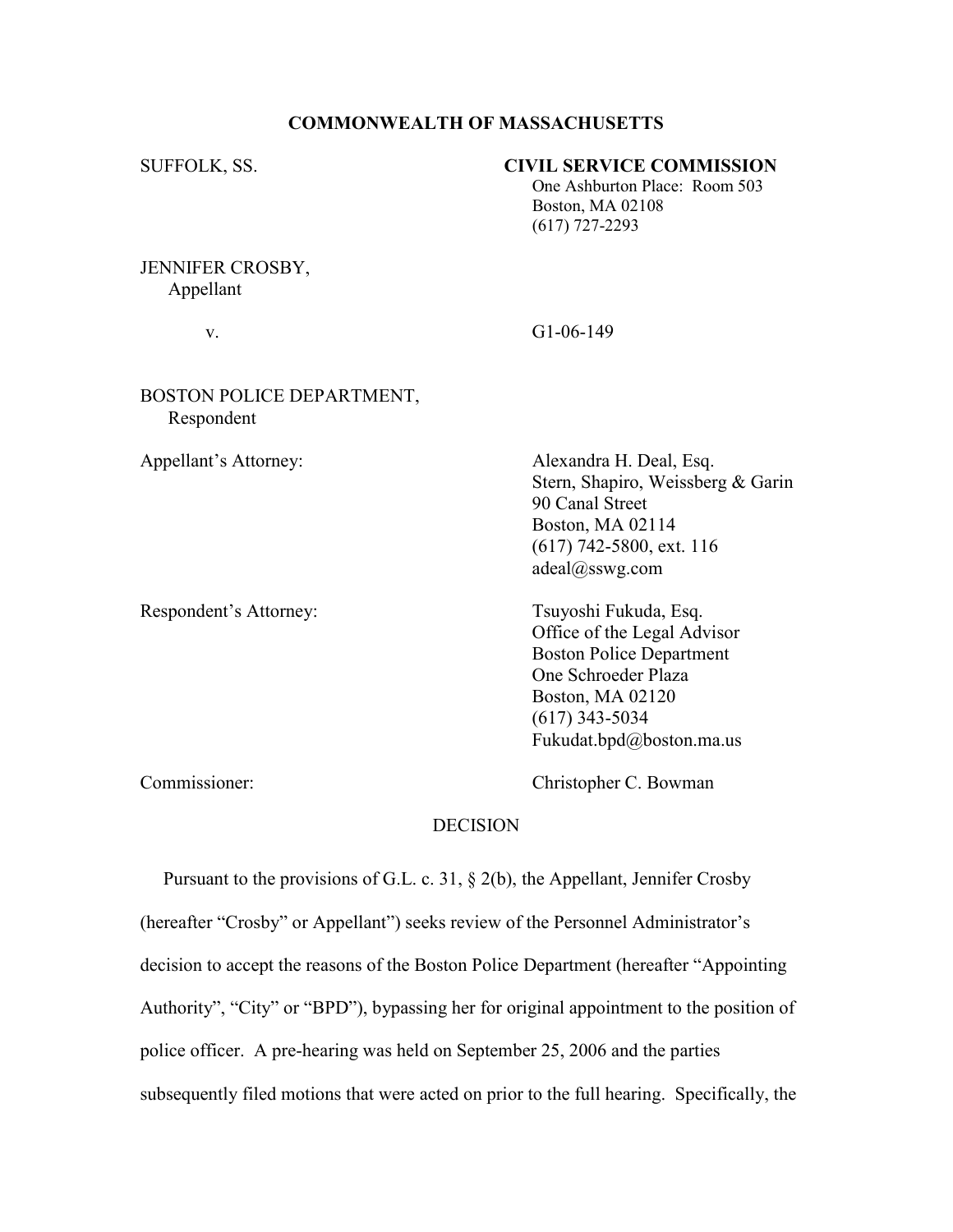Appellant filed a Motion to Compel the Appointing Authority to Produce Documents for which the City filed a response. The Appellant's Motion to Compel sought from the City any documents relating to restraining orders or criminal charges against any existing Boston police officers along with the racial breakdown of all such officers. The City filed an objection to the Appellant's motion arguing that the information requested was not relevant, represented an unwarranted invasion of personal privacy and is protected under the Criminal Offender Registry Information Law. The Appellant's Motion to Compel was denied with the caveat that the City was to produce a witness at the full hearing that was familiar with the background of candidates selected or bypassed in the hiring cycle which is the subject of this appeal.

 The City also filed a Motion for Summary Decision with the Commission and the Appellant filed a response. The Commission denied the City's Motion for Summary Decision and opted to proceed with a full hearing.

 A full hearing was held on April 18, 2007 at the offices of the Civil Service Commission. One tape was made of the hearing.

#### FINDINGS OF FACT:

 Ten (10) Joint exhibits were entered into evidence at the hearing. Based on these exhibits and the testimony of the following witnesses:

### For the Appointing Authority:

- Robin Hunt, Human Resources Director, Boston Police Department;
- Sergeant Detective Norman Hill; Boston Police Department;

### For the Appellant:

**Jennifer Crosby, Appellant;**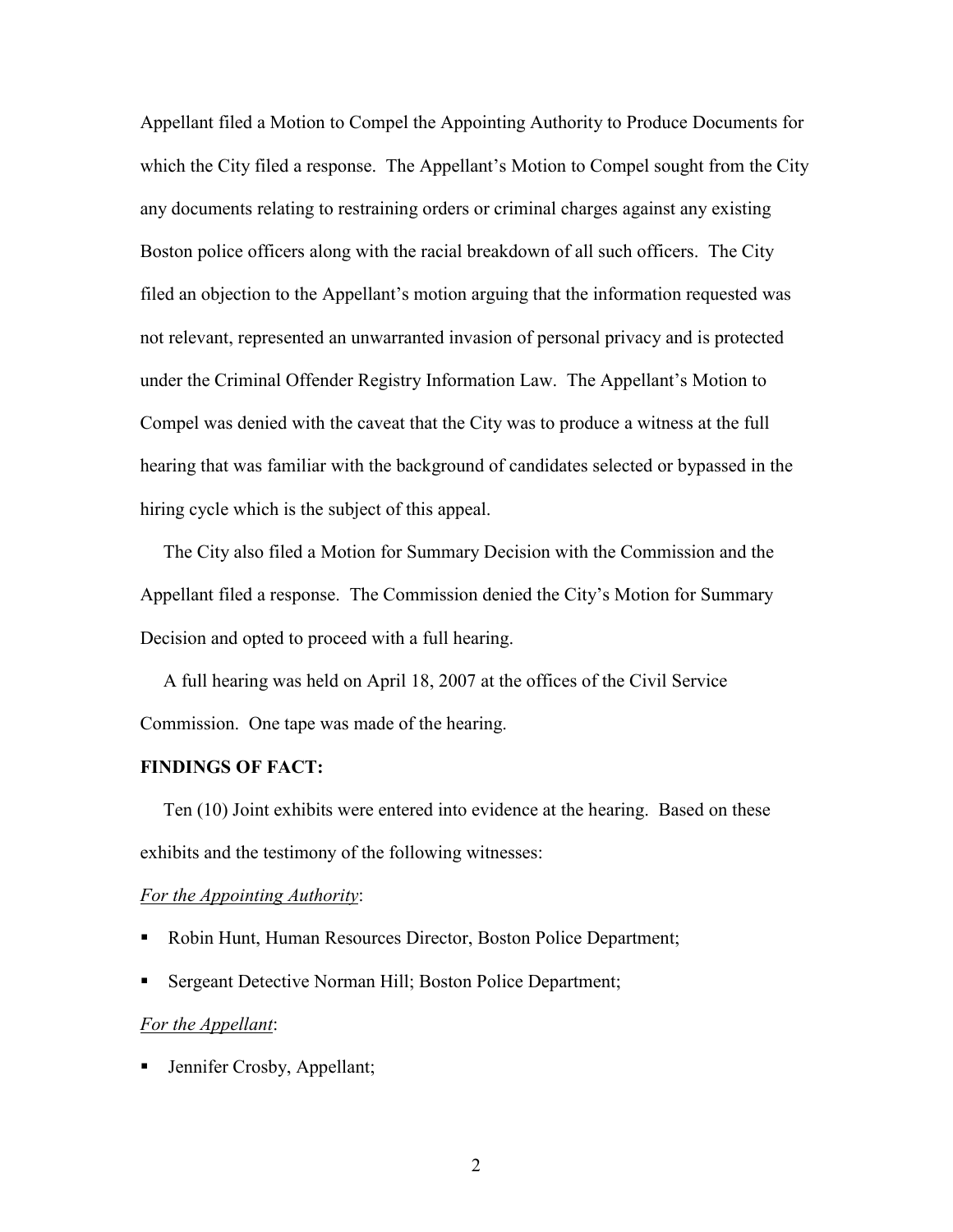I make the following findings of fact:

- 1. The Appellant is a twenty-nine (29) year old female from Boston. She attended Boston High School and is a single mother with a ten-year old son. (Testimony of Appellant; Exhibit 7)
- 2. The Appellant has been employed as a medical secretary at an area hospital for the past two (2) years. She was inspired to seek employment with the Boston Police Department after meeting with a BPD recruiter in a Boston Career Center several years ago. (Testimony of Appellant; Exhibit 7)
- 3. The Appellant took an open examination for the position of police officer in 2005. (Stipulated Fact)
- 4. On December 12, 2005, the Appellant's name appeared on Certification 251238 for the position of permanent full-time female police officer for the Boston Police Department. (Stipulated Fact)
- 5. The Boston Police Department filled eighteen (18) female police officer positions from Certification 251238. A total of 84 candidates were selected as part of this overall hiring cycle. Three (3) of the candidates selected for appointment were ranked below the Appellant on the above-referenced Certification. (Stipulated Facts)
- 6. On April 28, 2006, the Boston Police Department notified the state's Human Resources Division (HRD) that it was bypassing the Appellant for appointment for the following reasons: a) Ms. Crosby was terminated from an employment position with  $\text{in December of } 2003; \text{b) Ms. Crosby had}$ previously been charged with "Assault and Battery-Family Abuse" and "Disorderly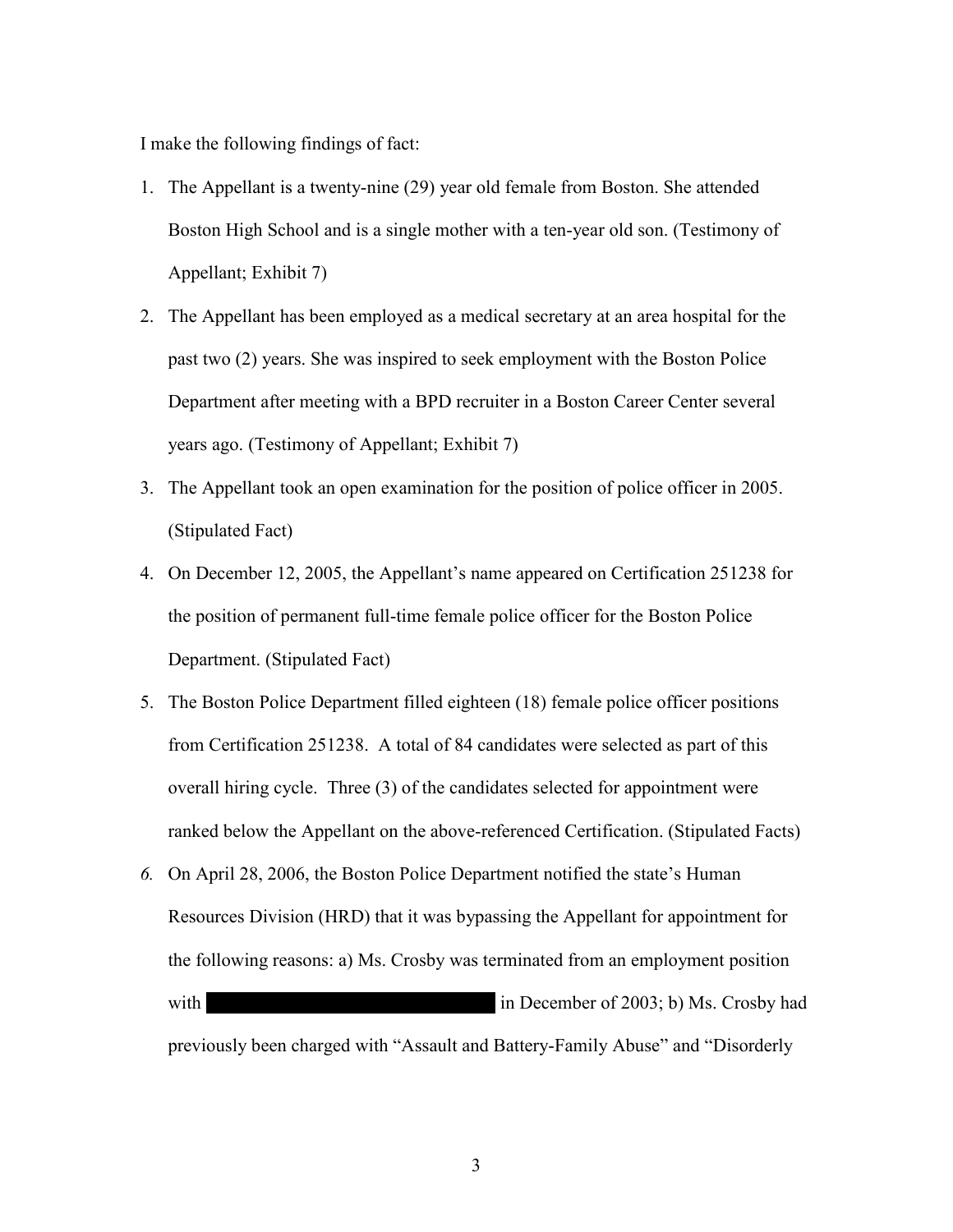Person"; and c) Ms. Crosby had a 209A Restraining Order issued against her in February of 2000. (Stipulated Facts; Exhibit 1)

- 7. The above-referenced reasons for bypass were discovered as part of a background investigation completed by the Boston Police Department of all potential applicants. Ms. Crosby's background investigation was completed by Boston Police Detective a member of the Department's Recruit Investigation Unit. (Testimony of Ms. Crosby's background inv<br>
, a member of the D<br>
Hunt and Hill and Exhibit 8)
- 8. The Appellant was told by Detective that she would most likely have the opportunity to explain the facts related to incidents behind the bypass reasons, including those involving her criminal record. (Testimony of Appellant) ed to i
- 9. All BPD recruit applications, including the background investigations, are reviewed by a "roundtable" consisting of several members including Robin Hunt, the Director of Human Resources for the Boston Police Department, and Sergeant Detective Norman Hill, Commander of the Recruit Investigations Unit. (Testimony of Hunt and Hill)
- 10. The roundtable team has the option of conducting an additional "discretionary interview" with an applicant if they determine that additional information or clarification regarding the applicant is needed. (Testimony of Hunt and Hill)
- 11. Sergeant Detective Hill testified that it was a judgment call on his part not to request a discretionary interview with the Appellant given the "overwhelming evidence" against her contained in the Appellant's background investigation. (Testimony of Hill)

## 1995 Disorderly Person Arrest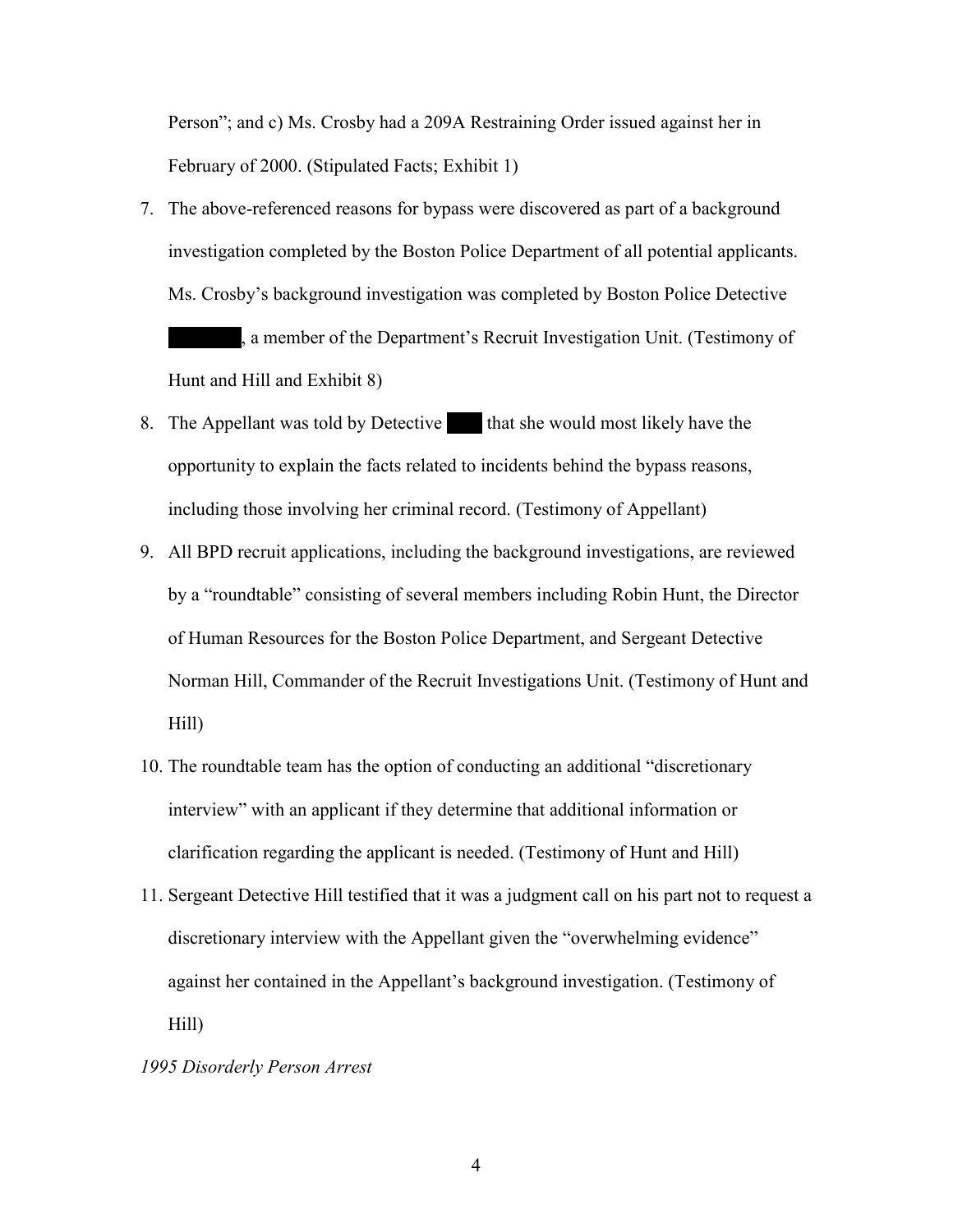- 12. It is undisputed that the Appellant, age 17 at the time, her brother, age 15 at the time, and two other individuals were walking down Dorchester Avenue in Dorchester on the night of September 29, 1995. According to the Appellant, the youths had just exited the Fields Corner MBTA station and were walking home after a night at the movies. (Testimony of Appellant)
- 13. Exhibit 2 is a Boston Police Department Incident Report completed by a Boston Police Officer on September 29, 1995. According to the Incident Report, the officer was conducting a random patrol at approximately 11:05 P.M. on the night in question when he observed a group of youths that looked to be harassing an elderly man. According to the incident report, when the officer approached to conduct a "threshold inquiry" of the Appellant's brother, the Appellant "stepped in front of me preventing be from attaining (sic) information. After being told to step aside several times, [the Appellant] continued to refuse and yell at the officer." According to the same Incident Report, a police sergeant came to the officer's assistance and attempted to calm the Appellant. The Appellant's brother was subsequently arrested for disorderly person at which time the Appellant "charged at the officers" while they were trying to arrest her brother. The Appellant was then arrested for disorderly person and transported to the district police station for booking. (Exhibit 2)
- 14. As part of her testimony before the Commission, the Appellant disputed the officer's account of what occurred on the night of September 29, 1995. According to the Appellant, there was no elderly man present when the officer approached her brother "to my memory". The Appellant acknowledges questioning the officer as to why he was talking to her brother, but stated, "there was no attitude, I was just concerned for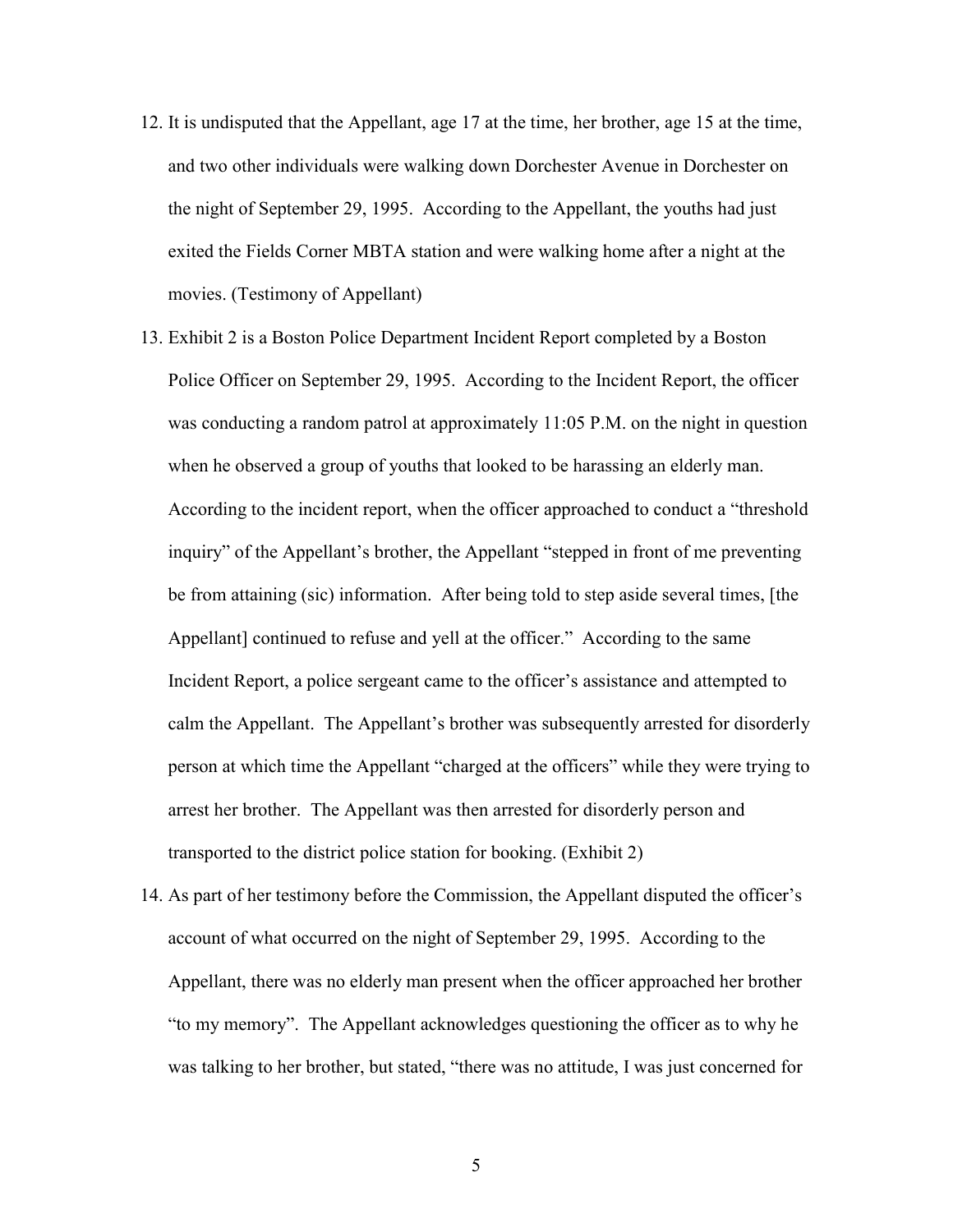my brother who was 15 at the time. I did not resist arrest and I did not understand why we were being arrested at the time." (Testimony of Appellant)

15. The Appellant's testimony regarding the September 29, 1995 incident is not credible. First, the officer's report from that night specifically identifies by name the elderly person whom they believed was being harassed. According to the report, the man was familiar to both officers as a resident of the Pine Street Inn, a homeless shelter in Boston. This directly contradicts the testimony of the Appellant who stated that there was no elderly man present that night. Second, when asked during cross-examination if the disorderly person charge was dismissed contingent upon serving 25 hours of community service, the Appellant answered, "no". That directly contradicts documents from Dorchester District Court submitted as Exhibit 3, which state explicitly that 25 hours of community service was a prerequisite for the charge against her being dismissed. (Testimony of Appellant, Exhibits  $2 \& 3$ )

December 28, 1998 Assault and Battery Charge

- 16. It is undisputed that the Appellant has a child, who, in 1998, was one year of age. According to the Appellant, her son's father pays child support and the two of them had an informal visitation arrangement in 1998. Again according to the Appellant, the visitation traditionally took place on weekends at the father's apartment. (Testimony of Appellant)
- 17. Exhibit 4 is a Boston Police Department Incident Report dated March 28, 1998. According to the report, two officers "returned to the residence of [the Appellant] based on a cross complaint made by [her son's father]. [The son's father] stated that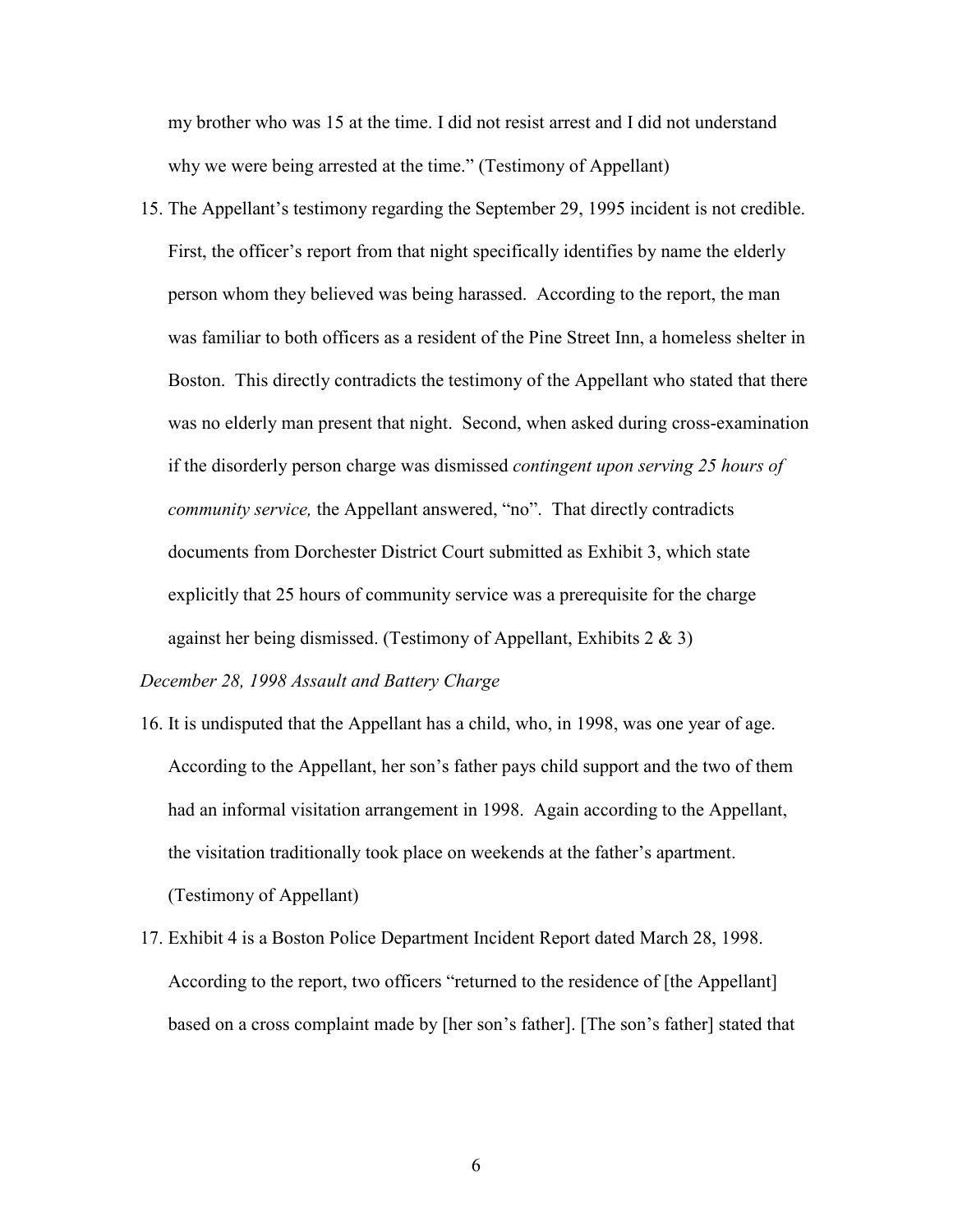he assaulted Jennifer Crosby only after she assaulted him. [The son's father] sustained visible injuries to the face (scratches next to both eyes)." (Exhibit 4)

- 18. On March 31, 1998, the Appellant was charged with "family abuse / assault and battery" based on the March 28, 1998 incident report. The charge was dismissed on September 23, 1998 upon request of the Commonwealth. (Exhibit 5)
- 19. In regard to the above-referenced family abuse and assault and battery charge, the Appellant testified before the Commission that she called the police because her son's father was abusing her. Again according to the Appellant, her son's father was subsequently arrested and "taken to jail". The Appellant testified that a couple of days after that incident her son's father filed a cross-complaint, purportedly in retaliation. The Appellant testified that she does not remember scratching her son's father. (Testimony of Appellant)

# February 22, 2000 209A Restraining Order

- 20. Exhibit 6 is a copy of a restraining order issued against the Appellant at the request of her son's father on February 22, 2000. According to the order, it was issued without advance notice to the Appellant after an ex-parte proceeding in Dorchester District Court. (Exhibit 6)
- 21. In an affidavit attached to the application for the above-referenced 209A restraining order, the father of the Appellant's son stated that on February 22, 2000, "Jennifer Crosby came to my residence unexpectly (sic) at 11:30 P.M. legidly (sic) to pick up our child…wich (sic) by verbal agreement I visit with on weekend (sic). I asked her to leave or whate (sic) out in the hall. Do (sic) to sapision (sic) of conflict with my girlfriend who was in my room. She ended up fighting with my sister and mother,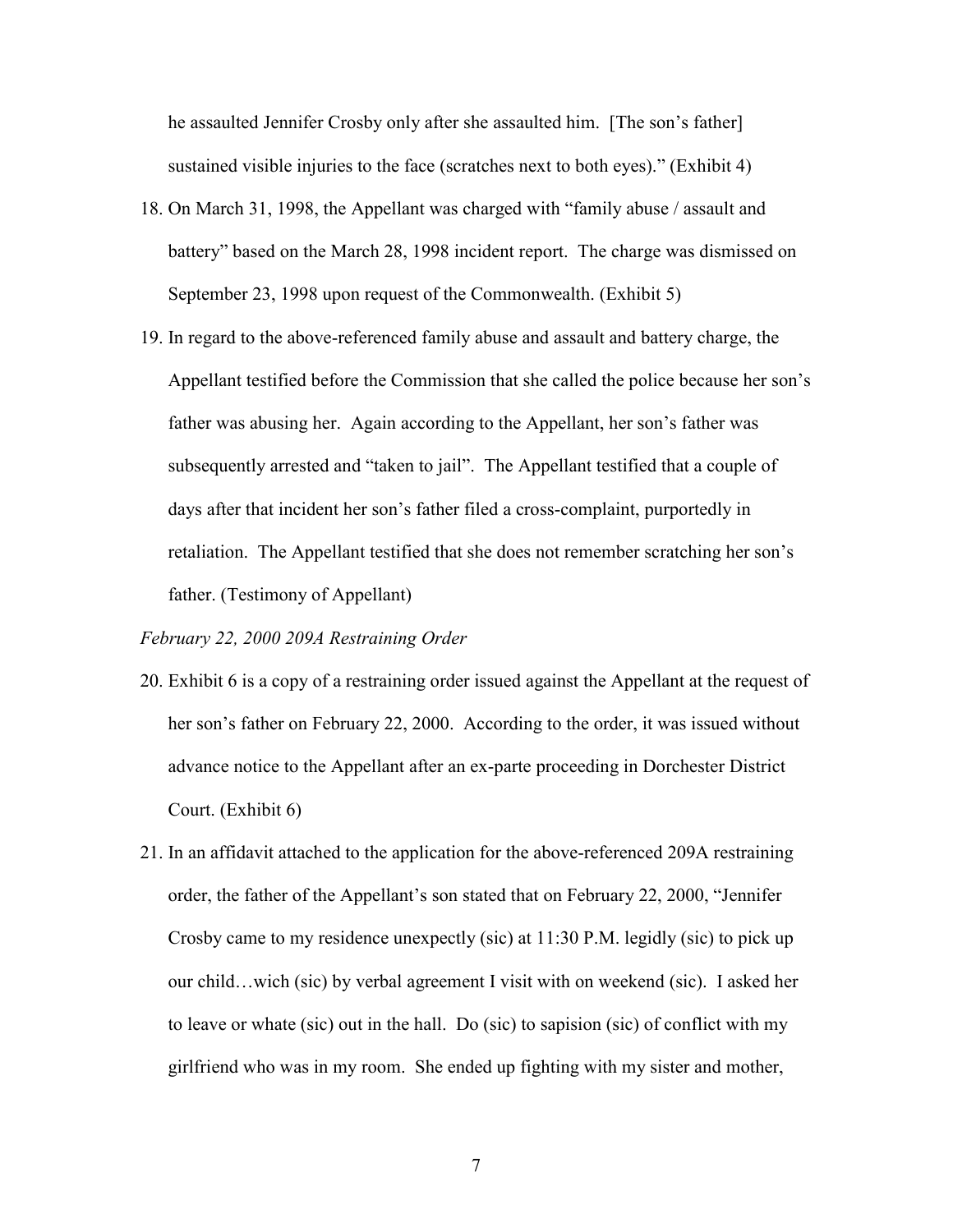with our child in her hand. I felt threatend (sic). I've just been put on probation and I feal (sic) she (illegible) of jeperdising (sic) my freedom." (Exhibit 6)

- 22. The Appellant testified at the Commission hearing regarding the events of February 22, 2000. According to the Appellant, her then-three-year old son was at his father's house as part of an informal visitation agreement. The Appellant walked to the father's apartment at approximately 8:00 P.M. to pick up her son and discovered that he "had a female occupant in the back room; he was supposed to be spending quality time with our son. He then pushed and shoved me while I was holding our son and his sister slapped me at the time...I did not fight back...I did try to get a restraining order that day but I got to the court and they said, no its dismissed." (Testimony of Appellant)
- 23. The above-referenced restraining order, taken out against the Appellant by her son's father, was vacated twelve (12) days after it was issued. (Exhibit 6)
- 24. Asked by this Commissioner to elaborate on what transpired on February 22, 2000, the Appellant testified that her son's father did not know that she was coming over to his apartment that night. According to the Appellant, the buzzers on the first floor entrance were not working, so she proceeded inside the building and walked up to the third floor where the father's apartment was located. The Appellant knocked on the door and "the door was open; I'm not sure who opened it; it might have been my son's father." The Appellant first testified that, "I was met by my son's father at the door who was like pushing and shoving me…the minute I got in." The Appellant later testified that when she first entered the apartment, "I want to say he was verbally abusive toward me. I was trying to gather my son's things to go" followed by "he was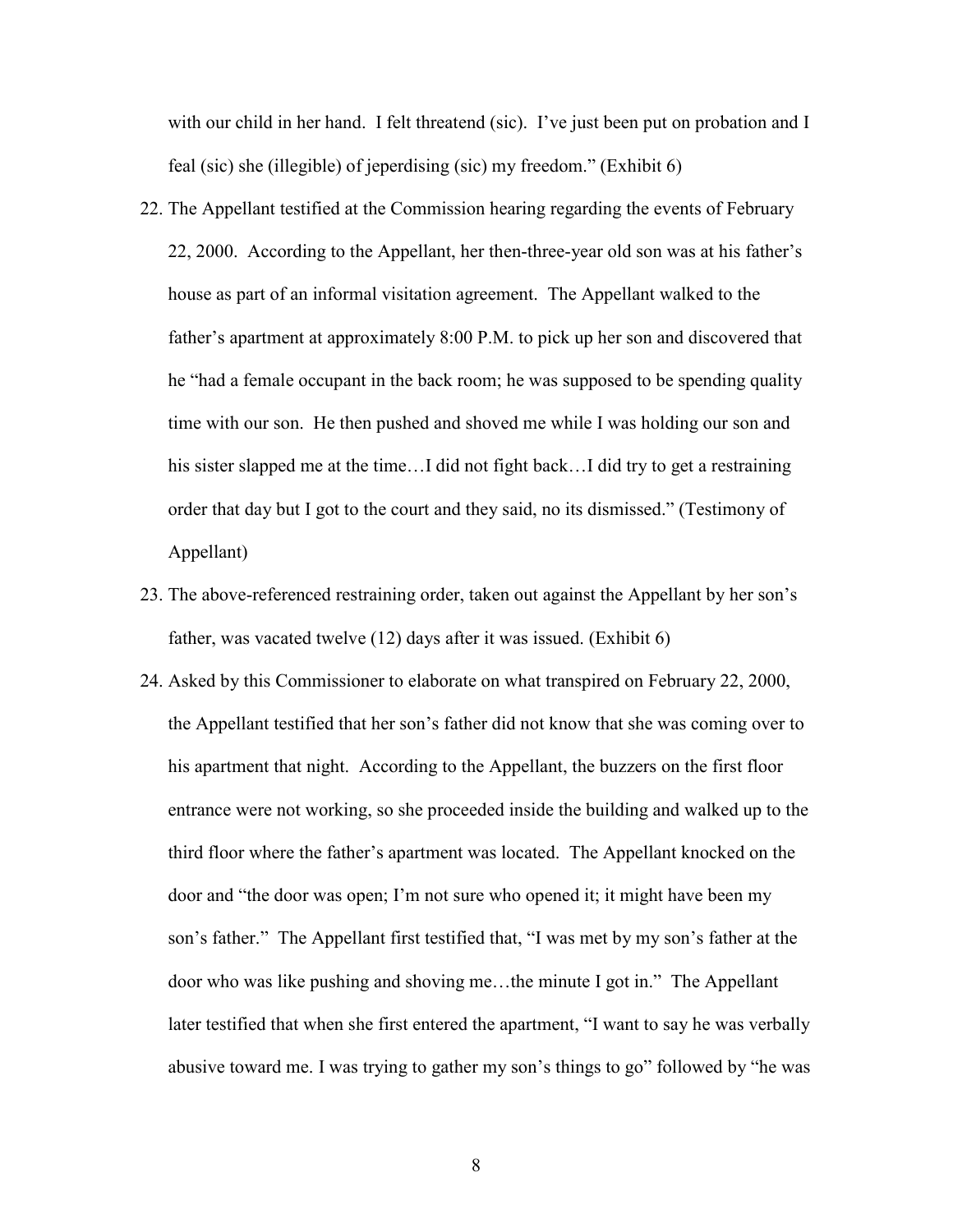verbally abusive toward me and pushing on me while I had my son in my hands." Asked by this Commissioner if she was upset that a woman was in the apartment, the Appellant contradicted her prior testimony and stated that she was only upset that her son's father was being verbally and physically abusive toward her. (Testimony of Appellant)

## Termination from previous employment

- 25. The Appellant worked for Harvard Vanguard Medical Associates between December 9, 2002 and December 22, 2003. During this time, the Appellant's mother was diagnosed with terminal cancer. As her mother lived in Texas, the Appellant used up all of her available time, including sick time, to be with her mother. On December 22, 2003 the Appellant reported to work despite being ill. According to the Appellant, upon arriving to work, she was told by a manager to go home immediately so she would not infect her co-workers. Again according to the Appellant, she was fired the next day as a result of her "unexcused absence." (Testimony of Appellant; Exhibit 10)
- 26. When contacted by the Boston Police Department, Harvard Vanguard confirmed that the Appellant was terminated, but also noted that, "she did her work; never got into trouble" and had a good working relationship with her co-workers. (Exhibit 9)
- 27. HRD Director Robin Hunt testified that, at the time of the roundtable discussion, she believes that she (Hunt) was aware that the Appellant's absences from Harvard Vanguard related to her mother's terminal illness and that the termination was only a "secondary" reason for bypassing the Appellant. (Testimony of Hunt)

#### Decision to Bypass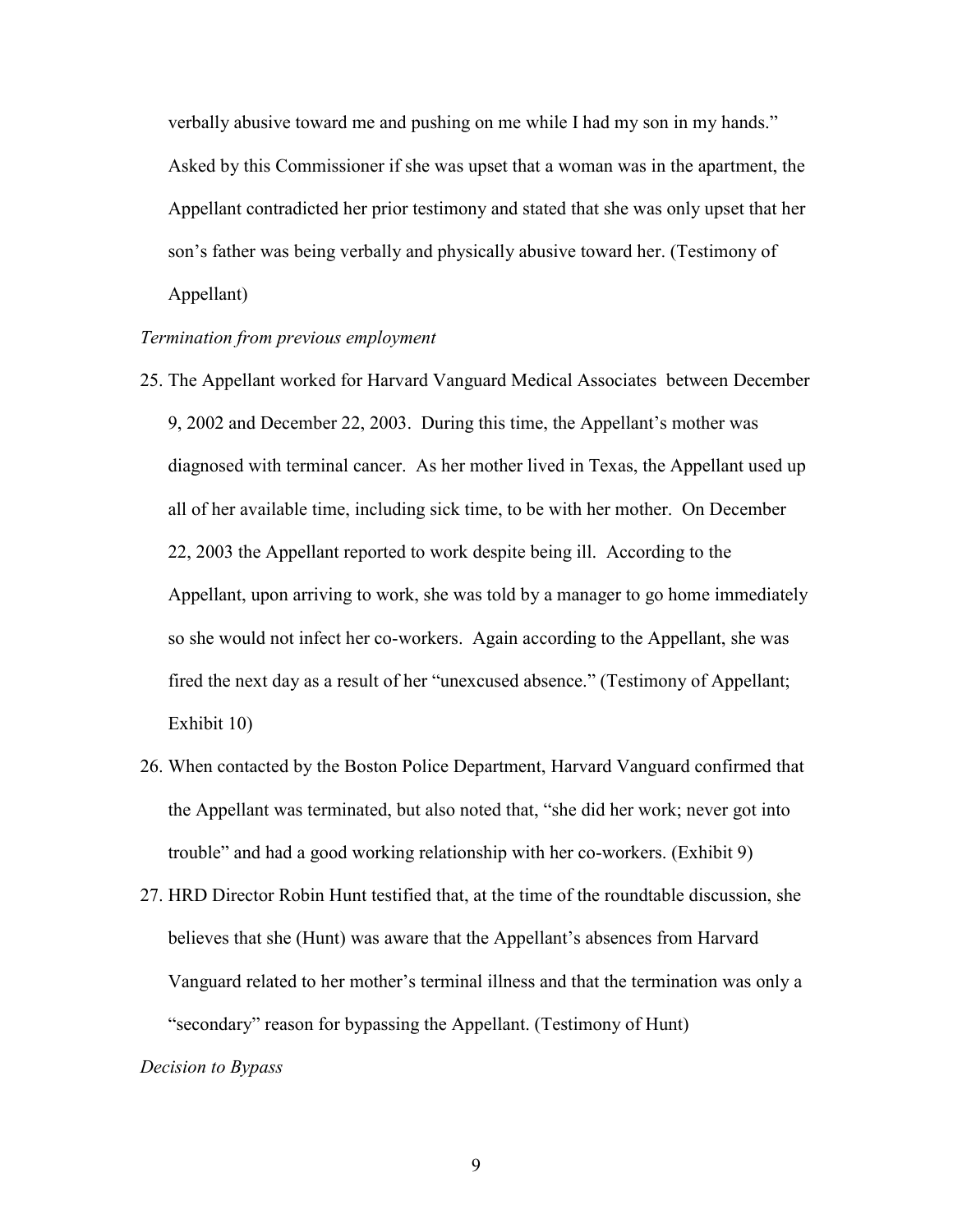- 28. This Commissioner asked Sergeant Detective Hill, who was part of the roundtable discussion for all 84 individuals selected for appointment, if any of the 84 candidates had a similar background to the Appellant. Mr. Hill responded, "what you asked me is if any of the candidates had a similar background as Jennifer Crosby, not a restraining order or not a police report, but a similar background, a culmination of all the facts before me, meaning, one, two police incident reports and a court docket and a restraining order, the answer is no." (Testimony of Hill)
- 29. Both Hill and Hunt acknowledged that the mere existence of a 209A restraining order against an applicant or a criminal record is not an automatic disqualifier. Rather, the BPD reviews applications on a case-by-case basis and considers the "recency" and "severity" of the underlying incidents and charges. Neither of them was able or willing to divulge how many of the 84 selected candidates in this hiring cycle had a 209A restraining order taken out against them at some point and/or if any of the 84 selected candidates had a criminal record. (Testimony of Hill and Hunt)
- 30. On June 15, 2006, the state's Human Resource Division (HRD) approved the reasons proffered by the City in bypassing the Appellant. (Stipulated Fact)
- 31. On May June 30, 2006, the Appellant filed a timely appeal with the Civil Service Commission regarding HRD's decision. (Stipulated Fact)

### CONCLUSION:

 The role of the Civil Service Commission is to determine "whether the Appointing Authority has sustained its burden of proving that there was reasonable justification for the action taken by the appointing authority." City of Cambridge  $v$ . Civil Service Commission, 43 Mass. App. Ct. 300, 304 (1997). Reasonable justification means the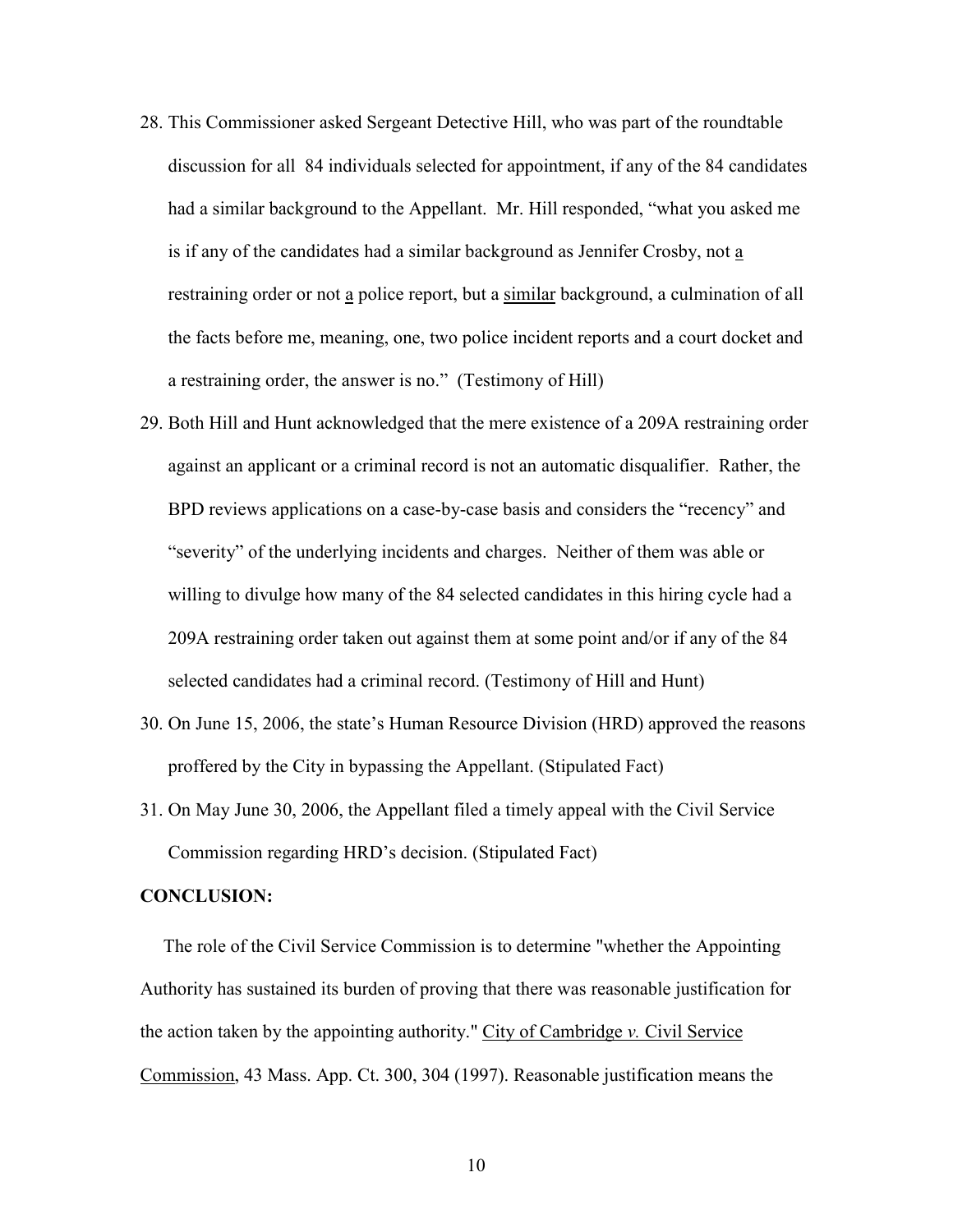Appointing Authority's actions were based on adequate reasons supported by credible evidence, when weighed by an unprejudiced mind, guided by common sense and by correct rules of law. Selectmen of Wakefield v. Judge of First Dist. Ct. of E. Middlesex, 262 Mass. 477, 482 (1928). Commissioners of Civil Service v. Municipal Ct. of the City of Boston, 359 Mass. 214 (1971). G.L. c. 31, § 2(b) requires that bypass cases be determined by a preponderance of the evidence. A "preponderance of the evidence test requires the Commission to determine whether, on the basis of the evidence before it, the Appointing Authority has established that the reasons assigned for the bypass of an Appellant were more probably than not sound and sufficient." Mayor of Revere v. Civil Service Commission, 31 Mass. App. Ct. 315 (1991). G.L. c. 31, § 43.

 Appointing Authorities are rightfully granted wide discretion when choosing individuals from a certified list of eligible candidates on a civil service list. The issue for the commission is "not whether it would have acted as the appointing authority had acted, but whether, on the facts found by the commission, there was reasonable justification for the action taken by the appointing authority in the circumstances found by the commission to have existed when the Appointing Authority made its decision." Watertown v. Arria, 16 Mass. App. Ct. 331, 334 (1983). See Commissioners of Civil Serv. v. Municipal Ct. of Boston, 369 Mass. 84, 86 (1975) and Leominster v. Stratton, 58 Mass. App. Ct. 726, 727-728 (2003). However, personnel decisions that are marked by political influences or objectives unrelated to merit standards or neutrally applied public policy represent appropriate occasions for the Civil Service Commission to act. City of Cambridge, 43 Mass. App. Ct. at 304.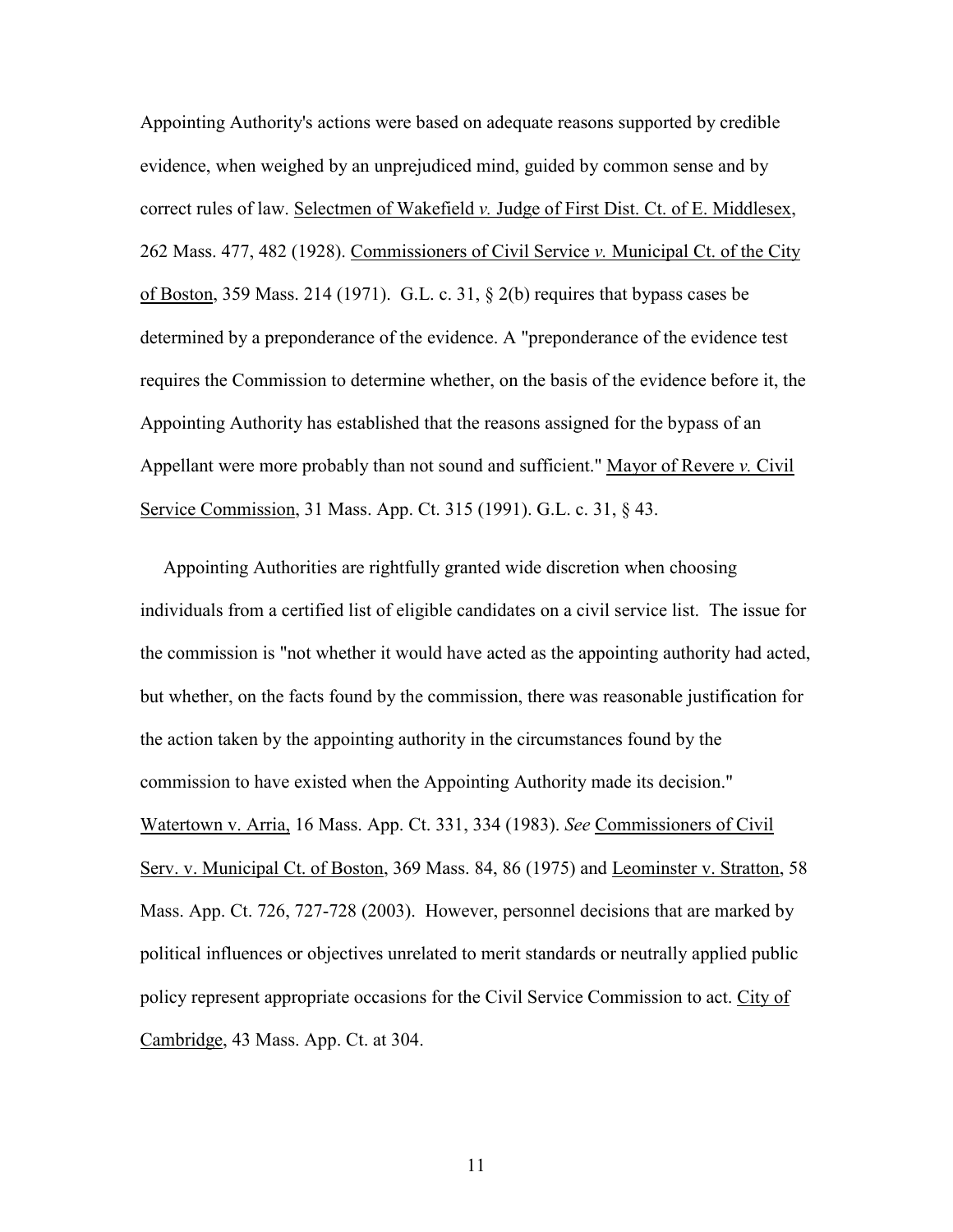Ms. Crosby is a long-time resident of Boston and attended Boston High School. She has a ten-year old son and currently works as a medical secretary at an area hospital. Notwithstanding her lack of candor during key parts of her testimony before the Commission, Ms. Crosby is a compelling witness. She struck this Commissioner as a strong-willed individual who has maintained a positive outlook despite having to overcome a series of obstacles that have come her way. I don't doubt her commitment to her family nor her sincere desire to serve the City of Boston as a police officer.

 Unfortunately, however, the Appellant's background provides the City of Boston with reasonable justification for bypassing her for appointment as a police officer. In 1995, she was arrested for being a disorderly person after charging at two officers who were in the process of arresting her younger brother. Ms. Crosby's account of what happened that night was not credible and her testimony was further diminished by her failure to acknowledge that the charge was dismissed on the condition that she perform 25 hours of community service, an undisputable fact shown in Exhibit 3, a court record of the proceeding.

 In 1998 and 2000 respectively, the Appellant was the subject of assault and battery charges and a 209A restraining order. Ms. Crosby's account of the underlying 2000 incident was, once again, contradictory and less than candid. Moreover, her testimony, particularly in regard to the 1995 incident and the 2003 termination from her employment, lacked any sense of personal responsibility for the incidents in question.

 While an underlying basis of the Appellant's appeal was that racial bias may have led to the decision to bypass her for appointment, the Commission accepts the credible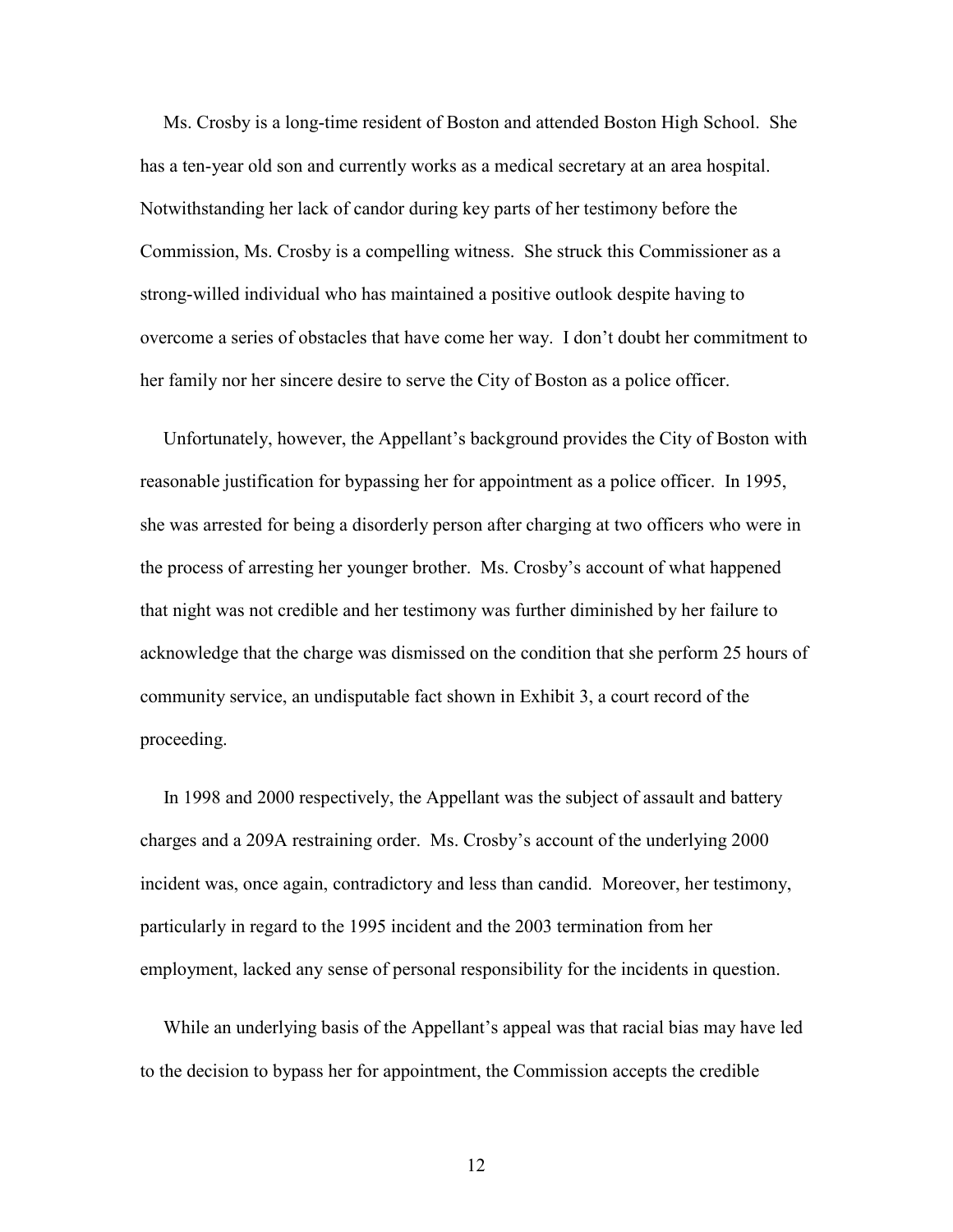testimony of Sergeant Detective Norman Hill that none of the 84 candidates selected in this hiring cycle, regardless of their racial profile, had a similar background to the Appellant, which included: criminal charges relating to 2 separate incidents; a 209A restraining order and an employment record which included a termination.

 While the Commission accepts the testimony of Sergeant Detective Hill, this Commissioner was disappointed by the City's reluctance to be more transparent regarding the issue of how many of the candidates selected during the hiring cycle in question had some type of criminal record. This lack of transparency is unnecessary and only serves to further the suspicions that surfaced in this appeal. Further, the Commission would encourage the City to develop a more objective process to determine which police officer applicants are afforded the opportunity for a discretionary interview, an opportunity that was not afforded to the Appellant.

 On a final note, Ms. Crosby indicated that she is scheduled to take the next civil service examination and re-apply for a position as a police officer in the City of Boston. While the City has shown reasonable justification to bypass Ms. Crosby in the 2006 hiring cycle, there is nothing preventing them from giving Ms. Crosby a second look in the next hiring cycle, including the opportunity to participate in a discretionary interview, assuming she scores high enough on the exam

 For all of the above reasons, the appeal under Docket No. G1-06-149 is hereby dismissed.

Civil Service Commission

#### $\mathcal{L}_\text{max}$  , where  $\mathcal{L}_\text{max}$  and  $\mathcal{L}_\text{max}$ Christopher C. Bowman, Commissioner